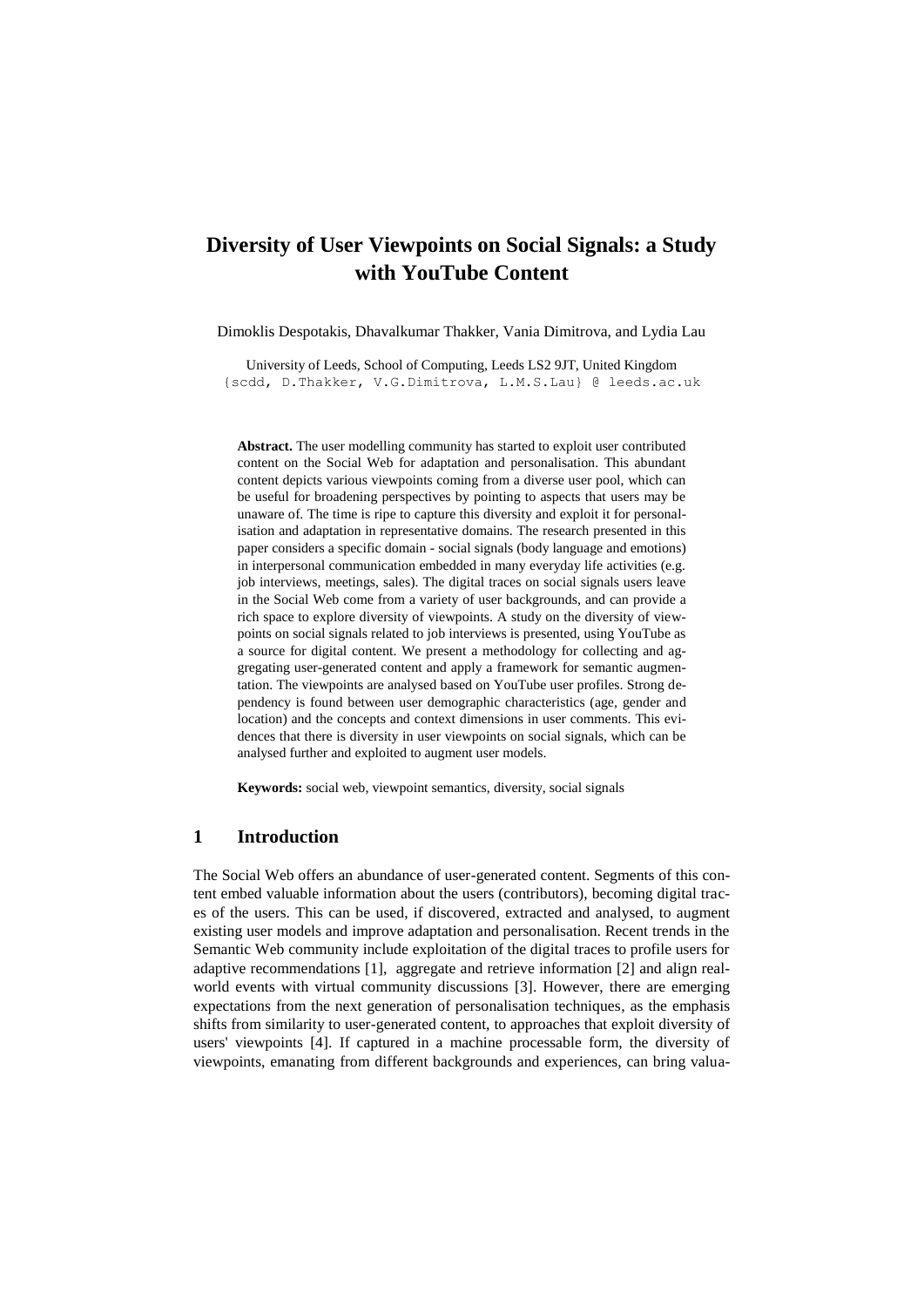ble sources for user modelling. For example, a user focusing on one aspect can be pointed to an alternative perspective based on similarities and complementarities of user viewpoints.

The computer science community has recently started to elaborate on the notion of viewpoints. A user's perspective is informally introduced in [5] for bridging the semantic gap between different users' conceptualisations while aggregating events (broader happenings in real life, such as tourism travels) through media resources. However, the user profiles are not taken into account. In [6], a new dimension of functionality of recommender systems for products and news is proposed according to user beliefs, additionally to user characteristics. Polarity of opinions embedded in documents is discussed in [7-8] using probabilistic models. In information science, Munson and Resnick [9] elaborate on the diversity of political opinions and how individual viewpoints are affected and change. Although there is a notable effort to address the challenge of exploiting the diversity of viewpoints, the diversity regarding individual user factors (e.g. user demographics, occupation and experiences) has not been explored. Instead, the existing approaches focus mainly on polarity, missing thus the depth and the underlying semantics.

Our research considers an example application: technology-enhanced learning. Presenting diversity of viewpoints based on real-life experiences is one of the challenges of the next-generation learning systems [10-11]. The specific domain that our work focuses on is Interpersonal Communication (IC), which comprises a set of skills crucial for the knowledge society of the 21st century [12]. IC falls in the so called illdefined domains where knowledge is difficult to model and is subject of different interpretations and viewpoints [13]. Capturing and exploiting diversity is a key challenge for such domains.

The key goal of our research is capturing viewpoints from social spaces and exploiting these viewpoint for adaptation and personalisation. In our previous work, we introduced ViewS, a framework for capturing viewpoints semantics [14]. An individual's viewpoint is defined as: *the focus and the collection of statements that a person develops when commenting on a human activity from a specific role*. ViewS was instantiated for capturing the semantics of viewpoints on social signals in IC activities. A case study on job interviews included YouTube videos and digital traces (comments in textual format) of users in a controlled environment. The study showed that semantic web technologies can be used for capturing social signal semantics and that there is diversity in users' viewpoints based on their background. Although the study found strong evidence of diversity on social signals, it considered only a closed, experimental social space where users, recruited by us, contributed comments on selected videos. Diversity of user viewpoints on social signals in open social spaces has still not been exploited.

This paper presents the next step in our work on capturing and exploiting viewpoint diversity considering open social spaces. We apply ViewS on YouTube content with users' digital traces (comments) related to social signals in job interviews. The research question addressed in this paper is:

*Is there diversity of viewpoints on social signals in YouTube user comments, and what are the implications for augmenting user models?*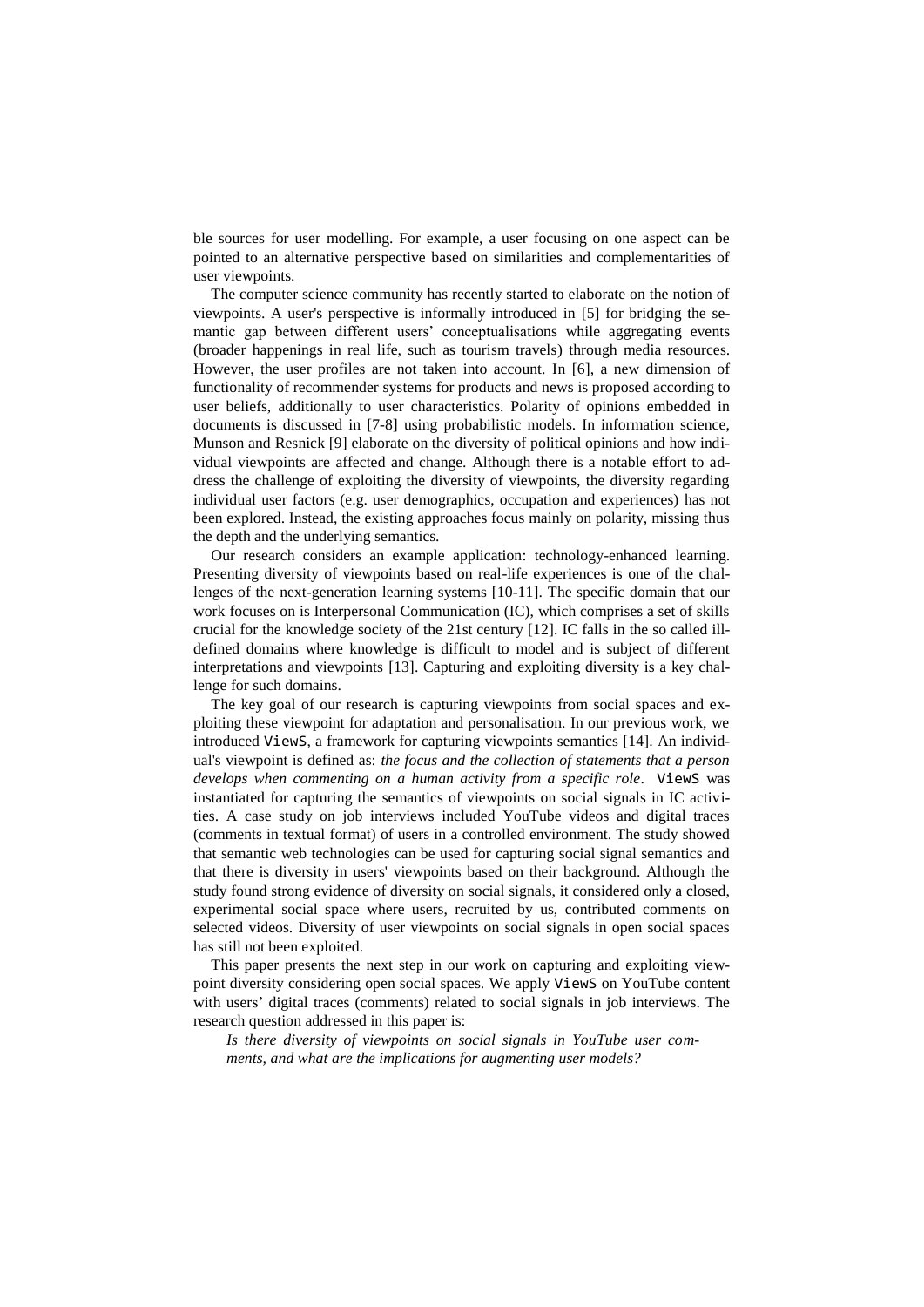To address this research question, three main steps are followed (as shown in Figure 1): (i) content collection from YouTube (presented in Section 2), (ii) semantic augmentation of user digital traces with ViewS (presented in Section 3), and (iii) exploration of viewpoints (described in Section 4). Finally, in Section 5 we will summarise the findings and discuss the implications for augmenting user models.



**Fig. 1.** The main steps to explore the diversity of viewpoints in YouTube use comments.

# **2 Content Collection**

 $\overline{a}$ 

To collect user generated content on social signals in the job interview activity from the Social Web, we selected YouTube as the data source, based on the following assumptions:

- ─ there is a plethora of digital activity objects including : (a) videos of job interviews (activity exemplars) and (b) videos about job interviews (guides and tips for successful job interviews and stories) which can stimulate discussions where some users contributed comments can include personal opinions and experiences;
- there is a plethora of users registered at YouTube;
- ─ the web data space is up to date regarding new content being published and users registering; and
- ─ ample user-generated content exists in the form of comments (and published media), because job interview is an activity that every person experiences several times in his/her life, either as applicant or interviewer.

Initially, simple queries were performed in the YouTube search engine and the collected sample was checked for relevance to job interviews, amount of results, amount of users contributing, as well as for identifying the content metadata structures that could improve the search if used as querying criteria. Regarding the YouTube metadata structures, five video categories were identified as candidate to contain job interview related content: "How to & Style", "Education", "People and Blogs", "Video blogging" and "Nonprofit and Activism". Hereafter, these categories will be referred for short as "Howto", "Education", "People", "Videoblog" and "Nonprofit" respectively. Other metadata found useful to utilise included: the search mode, for which "moderate safe mode" was selected<sup>1</sup>, and the video tags which are presented as part of the filtering methodology in Section 3.2.

<sup>1</sup> Other modes include "none" and "strict", however the differences in results' content and number were not significant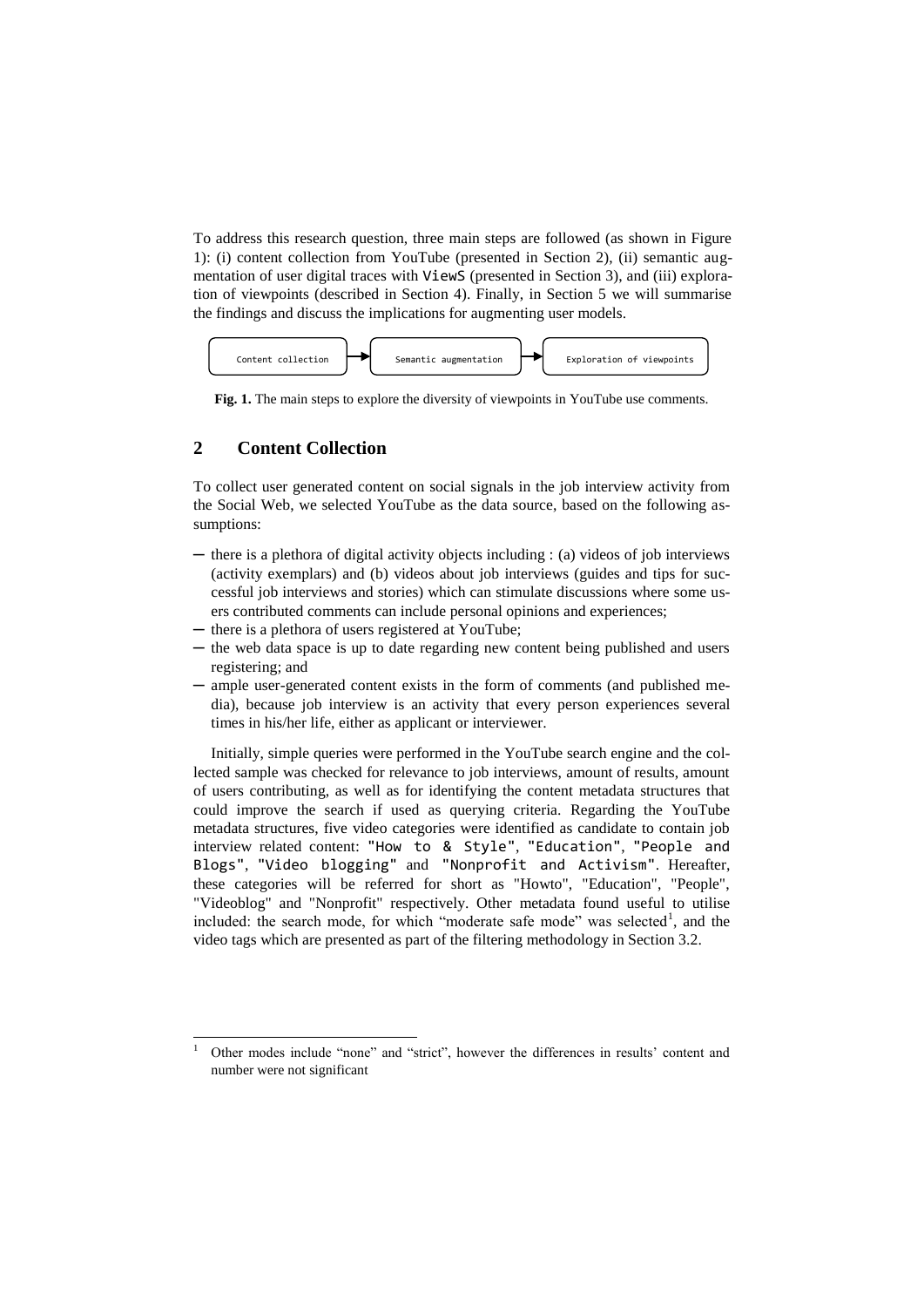### **2.1 YouTube Query Construction for Job Interview and Social Signals**

The keywords used to construct queries for the YouTube search engine were collected from a study that aims at identifying competency questions related to job interviews to evaluate an ontology of activity models  $-$  AMOn [15] - including job interviews<sup>2</sup>. A script was provided to domain experts in the field of "job interviewing" in order to elicit competency questions. Five individuals considered experts including human resources managers with international experience and trainers at a staff development and recruitment centre, were consulted.

Each query is structured based on three components:  $\langle \text{activity} \rangle$ ,  $\langle \text{activity} \rangle$ aspect> and <context dimension>. Different combinations of these components were used to construct a set of 190 queries<sup>3</sup>. Table 1 shows the templates used for constructing the queries and examples.

| <b>Query template</b>                                   | <b>Query examples</b>                             |         |
|---------------------------------------------------------|---------------------------------------------------|---------|
| <activity></activity>                                   | <"interview">< "job interview">                   |         |
| <activity aspect=""></activity>                         | <"applicant">< "interviewer">                     | 22      |
| <activity>, <activity aspect=""></activity></activity>  | interview"><"<br><"interview"><"candidate">,<"job | queries |
|                                                         | applicant">                                       |         |
| <activity>, <context dimension=""></context></activity> | <"job interview"><"social signals">,<"job inter-  |         |
|                                                         | view"><"non verbal cues">                         | 168     |
| kactivity<br><activity>,<br/>aspect&gt;,</activity>     | <"iob<br>interview"><"interviewer"><"body<br>lan- | queries |
| <context dimension=""></context>                        | guage">,<"interview"><"candidate"><"emotional">   |         |
|                                                         | Total                                             | 190     |

**Table 1.** The query templates used to search YouTube for job interview related videos and corresponding examples.

### **2.2 Collected Corpus and Filtering Method**

The queries were executed using the YouTube Data  $API<sup>4</sup>$ . The total number of videos collected from all the queries was 44,043 from which 15,064 were unique among the querying result sets. The total number of comments for the unique videos was 799,524. Most of the video results extracted using queries for the "Education" category, followed by "People". The "Videoblog" category did not provide any videos. The videos with the most comments were concentrated in the "People" video category.

For each set of video results (each query produces one set of videos), the videos that had no comments contributed from users were removed from the corpus. For each video the duplicate comments and the comments that included URIs were removed. This resulted to a total of 26,301 videos. The union of video result sets was produced by each query result video set and a set of 8,466 videos in the collected corpus.

 $\frac{1}{2}$ ImREAL EU Project, deliverable D7.3: http://www.imreal-project.eu/

<sup>3</sup> http://imash.leeds.ac.uk/ViewS/Resources/AUM2012/YouTubeQueries.xlsx

<sup>4</sup> https://developers.google.com/youtube/2.0/developers\_guide\_dotnet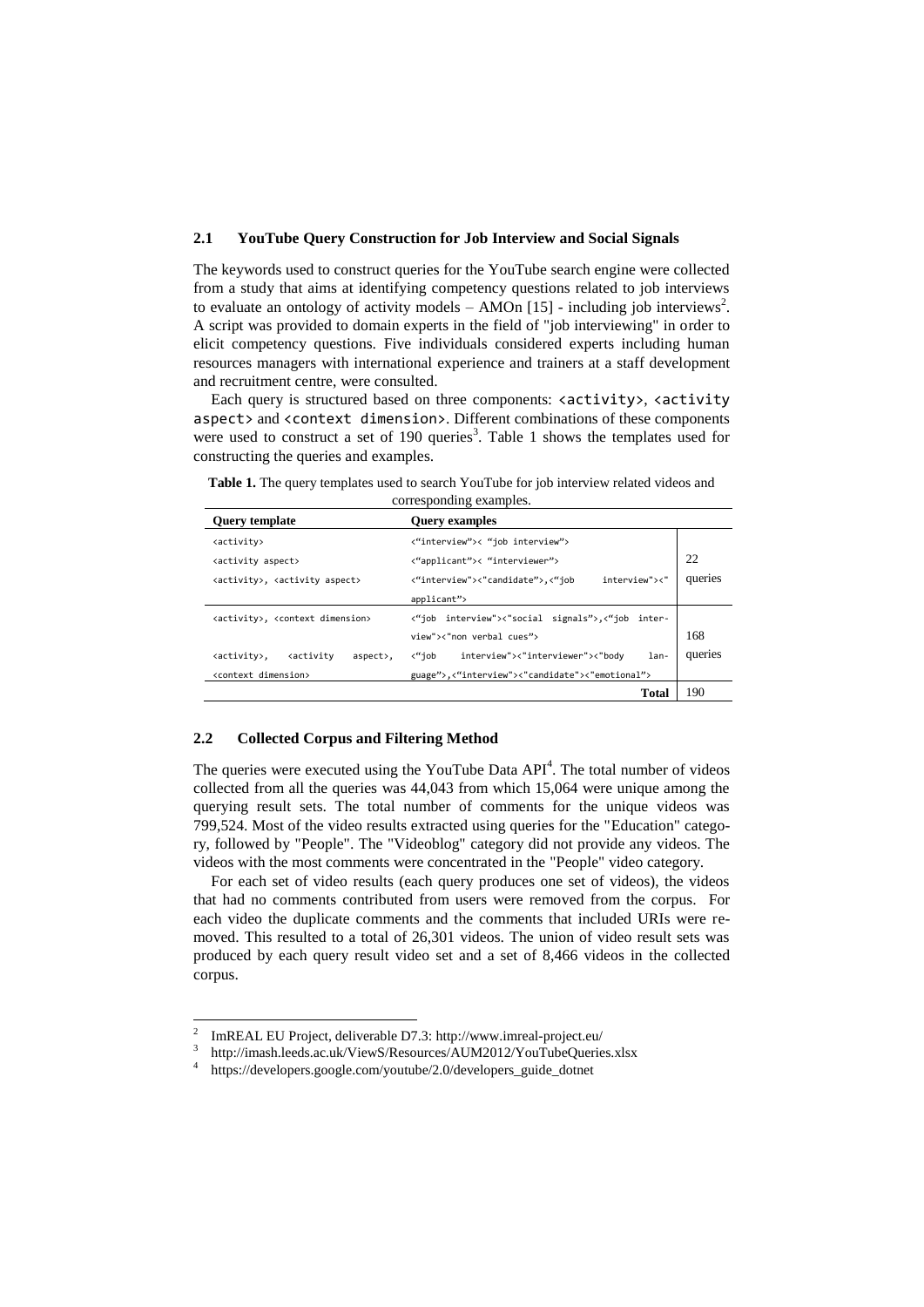Identifying videos relevant to the job interview activity included a pre-study task where a sample of 4,282 videos were manually checked for relevancy based on the following criteria: (i) the video is related to job interview and does not contain advertising material, (ii) it is not a video of celebrity persons, political figures or other personalities, (iii) it is not a video of interviews relating to either than job recruitment, (iv) it is in English language or at least has English subtitles, and the comments are in English, (v) it solidly focused on the job interview process, excluding preparatory steps such as resume writing and post-interview actions (e.g. sending an appreciation e-mail to the company), and (vi) the video does not concern academic career interviews. The selected videos were examined, by checking the corresponding usercontributed tags. This allowed for automating the process of selecting relevant videos. The relevant videos, were those which were tagged with combinations of the terms "job" and "interview" (including plural variations).

Using the aforementioned tags as directives for selection resulted to a set of 716 videos<sup>5</sup> in the collected corpus. The "Howto" video category provided the most relevant videos (402) as well as the most comments (14,588).

The corpus was then semantically annotated with ViewS (see Section 3, identifying concepts and context dimensions of concepts in the textual comments). From this process the videos for which no comment was annotated were excluded (annotated:  $513<sup>6</sup>$ , not annotated: 203). Table 2 shows that the number of videos was reduced to approximately 71.6% (the video category "Howto" remained the most frequent), while the number of total comments has reduced to 98.2%. The annotation task removed all videos with a small number of comments (2.1 comments per video on average). In such cases, it is often that the comments concern appreciative to the video uploader content, instead of activity related content.

| Corpus     |       | $\sim$<br>Video category |        |           | Total  |
|------------|-------|--------------------------|--------|-----------|--------|
|            | Howto | Education                | People | Nonprofit |        |
| # videos   | 288   | 107                      | 108    | 10        | 513    |
| # comments | 4.348 | . 567                    | 7.433  | 367       | 23,715 |

**Table 2.** Number of videos and comments f0r each video category after the annotation.

### **2.3 YouTube Demographic User Profiles**

 $\overline{a}$ 

The collected corpus was produced by 16,531 users (each user contributes 1.4 comments on average). For these users, 15,926 profiles were collected (other were private or the users had unsubscribed from the service). The collected profile variables included age, gender, location, hometown and language. Hometown and language were not available in the 79% of the cases and were disregarded. Age, gender and location were available (no missing data) for 84.3% (13,437) of the cases. From these, 1.44% users provided age more than 75 years and were disregarded. For the remainder of the paper, 13,243 user profiles (80.1% of the total) are used to illustrate the findings.

<sup>5</sup> http://imash.leeds.ac.uk/ViewS/Resources/AUM2012/ YouTubeData\_\_UnionAllRelevant\_Combo\_716.rar

<sup>6</sup> http://imash.leeds.ac.uk/ViewS/Resources/AUM2012/ YouTubeDataAnalysis\_UnionOfAll\_Annotated\_513.rar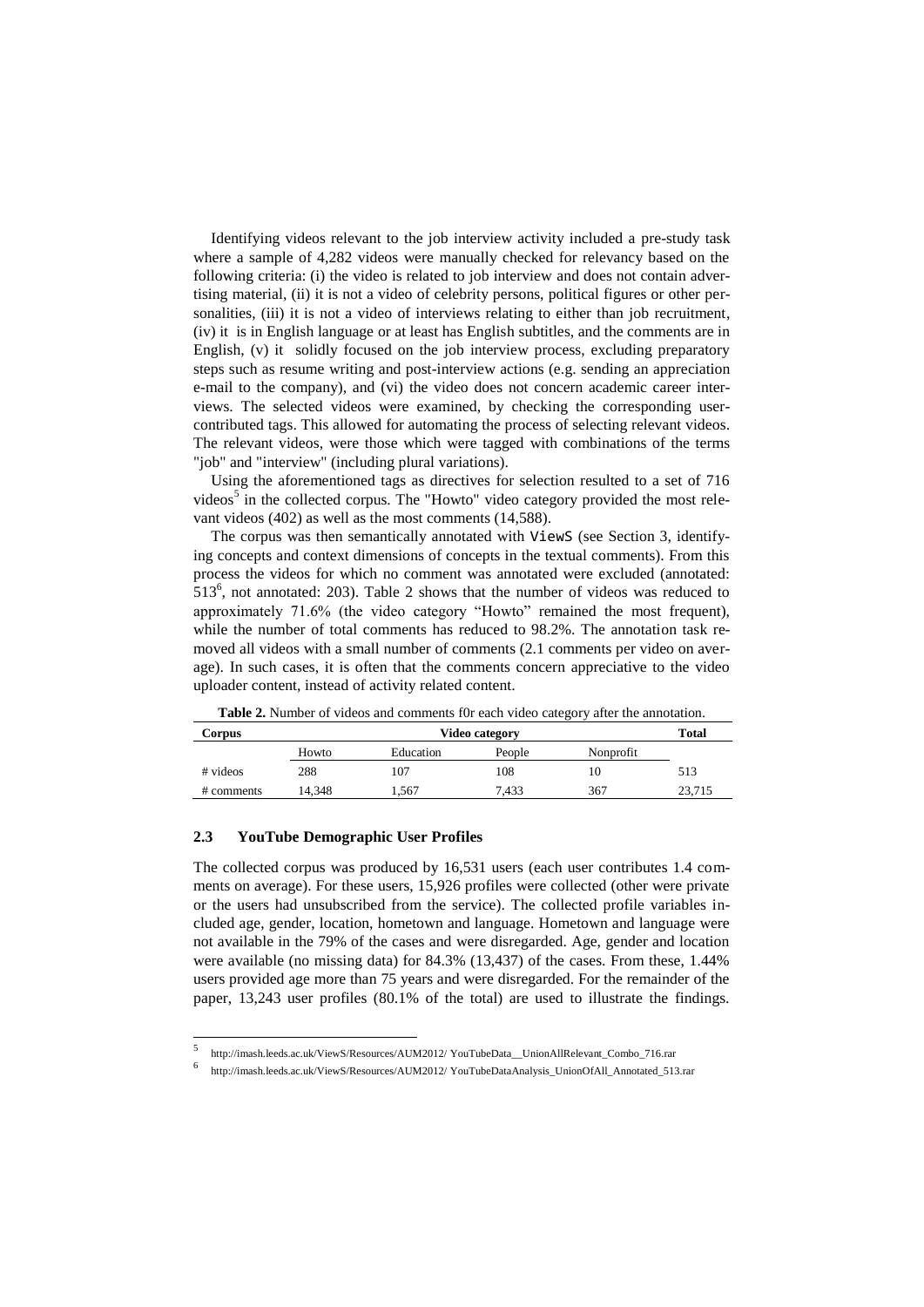Table 3 presents a summary of the user profiles. For the location attribute only the five most frequent are given.

**Table 3.** Summary of the collected YouTube demographic user profiles

| <b>Profile variable</b> | Summary                                          |
|-------------------------|--------------------------------------------------|
| Age                     | min:13 max:75 median: 25 mean: 27.35 sd: 9.25311 |
| Gender                  | male: 7498 female: 5475                          |
| Location                | US:53.3% GB:10.1% CA:7.7% AU:3.6% IN:2.4%        |

Age was discretised in four groups ( [13-20], [21-26], [27-37], and [38, 75] ) based on normal distribution of observations. A Chi-square test was performed to test for possible association between age and the number of users contributing to different video categories and the result showed significant dependency (p-value < 2.2e-16). As age increases, more users are contributing in "Education" and "Nonprofit" video categories (proportionally for each age group).

Regarding gender, male users focused proportionally more to "Education" and "Nonprofit" categories. Female users on the other hand, focused more to "Howto" "people" video categories than men. A strong association was shown between gender and number of users that contributed in different video categories with chi-square test  $(p-value < 2.2e-16)$ .

Regarding users' location, an association was shown with the number of users contributing in different video categories (Chi-square p-value < 2.2e-16). Random sampling was then performed to balance observations of users located in US with number of observation of users in other locations. Examples cases in the summary results included that proportionally users from India were contributing to more "Education" related videos compared to users in other locations, and users from GB contributed to more videos in "Howto" and "People" categories than US users, and vice versa for "Education" and "Nonprofit".

## **3 Semantic Augmentation**

The collected content has been semantically augmented using existing ontologies and exploiting information extraction tools, following the ViewS framework [14].



**Fig. 2.** Architecture of the semantic augmentation component in ViewS.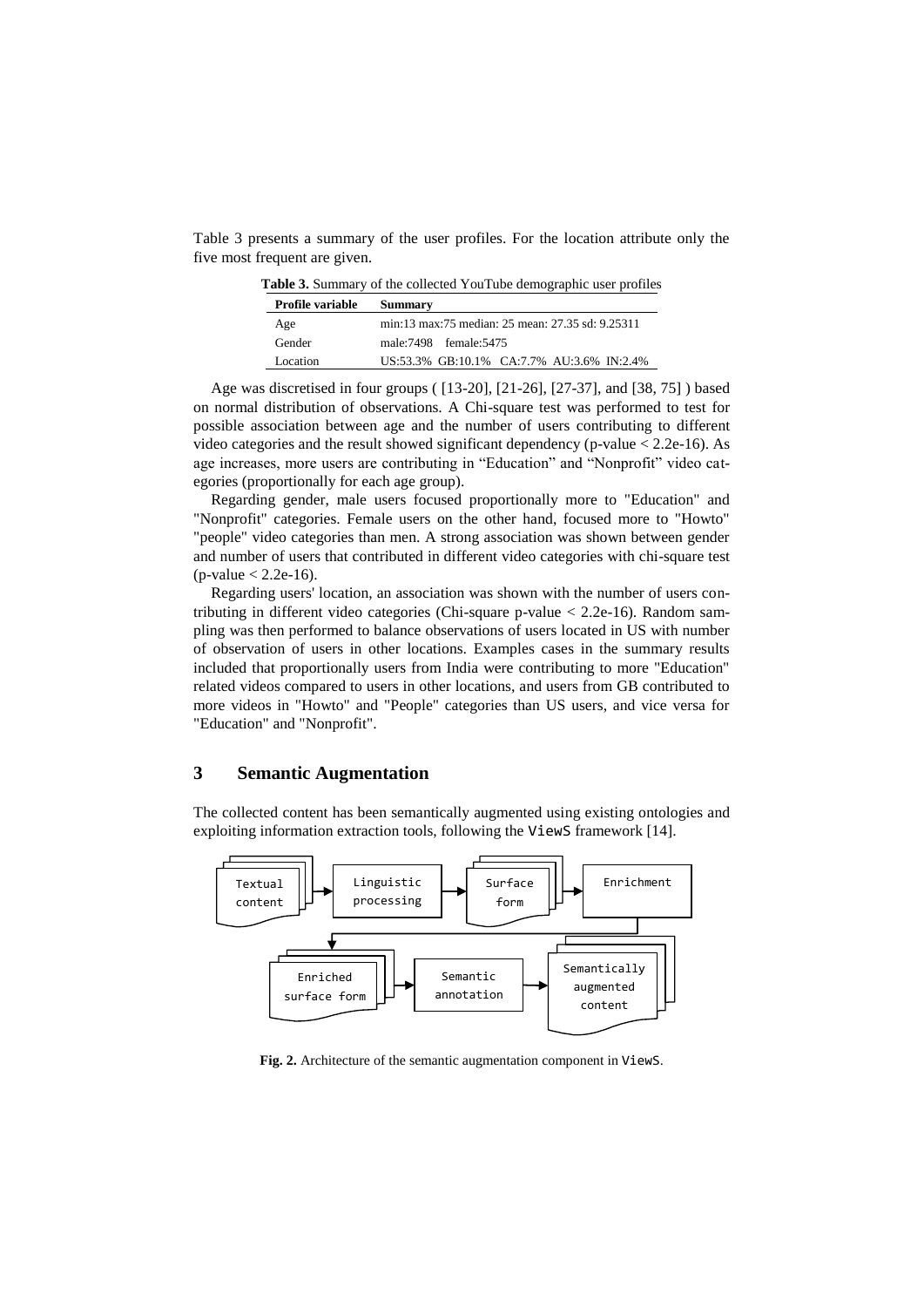Figure 2 presents the architecture of the semantic augmentation of digital traces with ViewS. The digital traces comprise comments contributed from users. Each comment is first linguistically processed. This process includes traditional natural language processing modules such as sentence-splitting, tokenization, part-of-speech tagging and stemming using the Stanford parser<sup>7</sup>. This produces a surface form of the textual comment. The surface form is the passed to the enrichment module. The enrichment includes extraction of lexical derivations and synonyms using the WordNet lexical thesaurus<sup>8</sup>, and extraction of similar words using the DISCO API<sup>9</sup>. Each enrichment method includes sense detection with WordNet and filtering of senses that are relevant to the domain of interpersonal communication and socials signals using the WordNet lexical categories and resource mappings to SUMO concepts<sup>10</sup>. The lexical categories and the set of concepts from SUMO have been selected by a domain expert. This process produces an enriched surface form of the comment which is then passed to the semantic annotation. Two ontological resources have been used to describe the social signals: the WordNet Affect<sup>11</sup> taxonomy of emotions and a body language ontology<sup>12</sup>. The annotation process produces textual content semantically augmented with links to concepts in the ontologies for social signals. More details regarding the semantic augmentation with ViewS can be found at [14], including the evaluation, and the qualitative and quantitative analysis of the semantic tagging.

Figure 3 (a) presents the summary of the annotated corpus for different video categories. The annotation was balanced –in terms of comments annotated with ViewSbetween different categories. Figure 3 (b) presents the summary of concepts for each video category.



**Fig. 3.** Summaries of annotated comments (a) and concepts (b) for the video categories. The results are in line with the number of contributions for each video category by the users. Proportionally for each category the annotation is balanced to ~50%.

<sup>11</sup> http://wndomains.fbk.eu/wnaffect.html<br><sup>12</sup> kttp://wnash.laada.aasul/MisurS/Daasuu

<sup>-&</sup>lt;br>7 http://nlp.stanford.edu/software/lex-parser.shtml

<sup>8</sup> http://wordnet.princeton.edu/

 $\overline{9}$ http://www.linguatools.de/disco/disco\_en.html

 $^{10}$  http://www.ontologyportal.org/

<sup>12</sup> http://imash.leeds.ac.uk/ViewS/Resources/SWJSpecialIssue/BodyLanguage.owl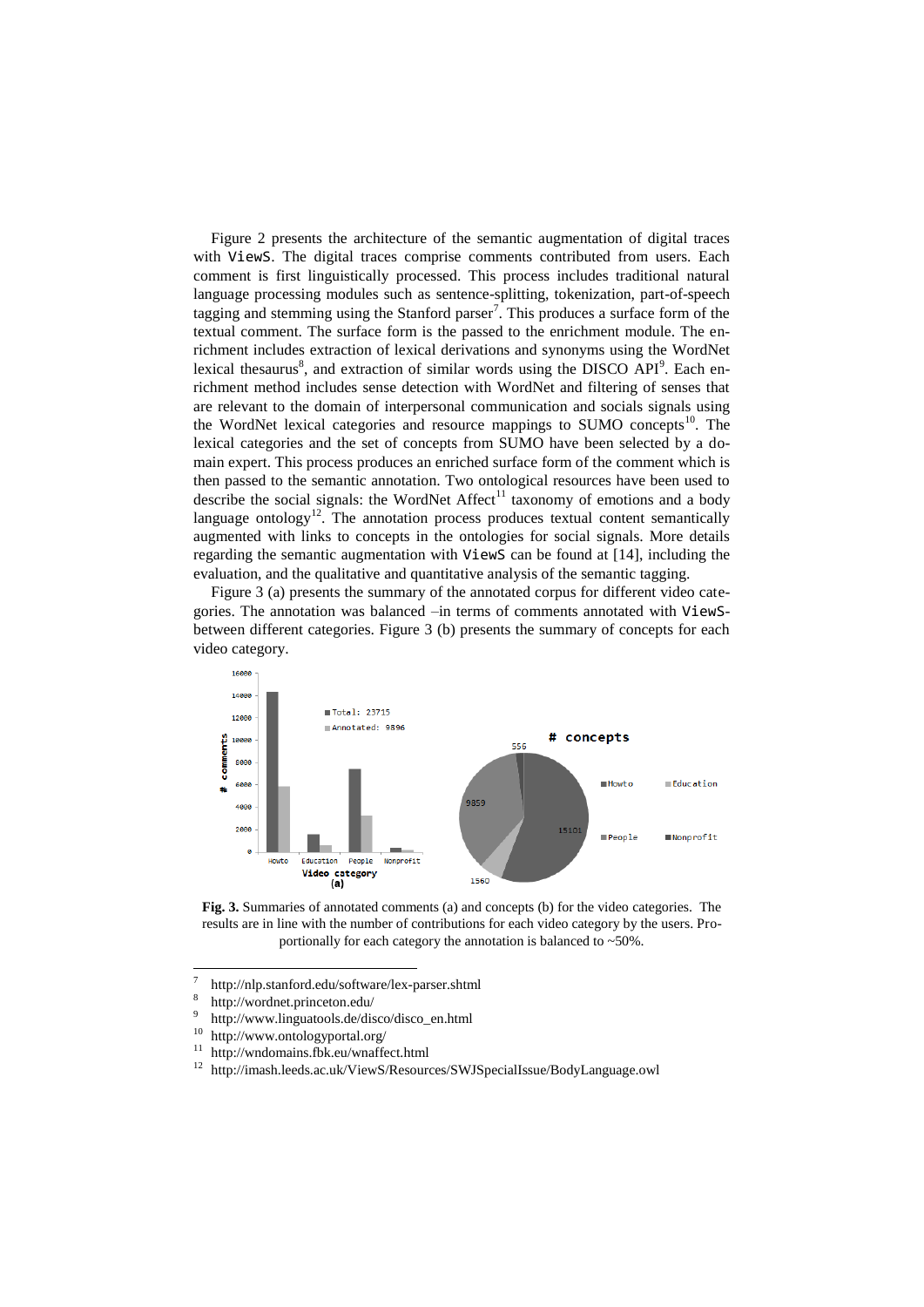Table 4 presents the summary of the semantic augmentation process. In line with the number of contributions and users, the video categories "Howto" and "People" comprised the most distinct social signal related concepts.

| <b>Context</b>       | # concepts | <b>Ontology coverage</b> | Video categories / ontology coverage |                  |            |                  |
|----------------------|------------|--------------------------|--------------------------------------|------------------|------------|------------------|
| dimension            |            |                          | Howto                                | <b>Education</b> | People     | <b>Nonprofit</b> |
| <b>Emotion</b>       | 7511       | 154 (50.6% of 304)       | 129(42.4%)                           | 75(24.7%)        | 134(44.1%) | $51(16.8\%)$     |
| <b>Body language</b> | 13578      | 204 (58.3% of 350)       | 174(49.7%)                           | $95(27.1\%)$     | 168(48%)   | 56(16%)          |
| <b>Total</b>         | 21089      | 358                      | 303                                  | 170              | 302        | 107              |

**Table 4.** Summary of the semnatic augmentation with ViewS

### **4 Exploration of Viewpoints Diversity**

The viewpoint semantics elicited with ViewS were explored in relation with the YouTube user profiles. Age, gender and location were tested separately with  $\zeta$ context dimension> and <concept> in user's viewpoint. For each pair <profile variable, ViewS component > chi-square tests of independency were performed, as well as qualitative operations regarding the commonalities and differences in terms of concepts identified in the diverse user profiles.

**Age**. Table 5 shows the number of concepts extracted by contributions from users of different age groups regarding the context dimensions (emotion and body language). It is shown that as age increases, more body language related concepts were elicited from the users' comments. Contrariwise, emotion related concepts are decreasing in number as age increases. Strong association was found as well regarding the age and number of concepts for each context dimension in different groups (p $value = 8.655e-10$ .

**Table 5.** Number of concepts regarding context dimensions in comments contributed by users in different age groups. Tha variables are signifficantly associated (p-value = 8.655e-10).

|                          | Age group - number of concepts for context dimensions $(\% )$ |                      |                      |                      |  |
|--------------------------|---------------------------------------------------------------|----------------------|----------------------|----------------------|--|
| <b>Context Dimension</b> | <20                                                           | $21 - 26$            | $27 - 37$            | >37                  |  |
| Body language            | 2130 (61.58%)                                                 | 4331 (64.76%)        | 4210 (63.01%)        | 2907 (68.22%)        |  |
| Emotion                  | $(38.42\%)$<br>1329                                           | $(35.24\%)$<br>2357  | $(36.99\%)$<br>2471  | 1354 (31.78%)        |  |
| Total                    | $(100.00\%)$<br>3459                                          | $(100.00\%)$<br>6688 | $(100.00\%)$<br>6681 | $(100.00\%)$<br>4261 |  |

Regarding the concepts that users in different age groups contributed in ViewS, chi-square tests showed again strong relation (p-value  $\lt 2.2e-16$ ). To illustrate the diversity between users, the profiles are grouped at a cut point of age 26.5 years based on normal distribution of observations. Table 6 presents example concepts contributed by both groups, as well as concepts contributed exclusively from each group (for each group of concepts the number of total concepts is given in brackets). It is shown that older ages contributed more distinct social signal related concepts (65).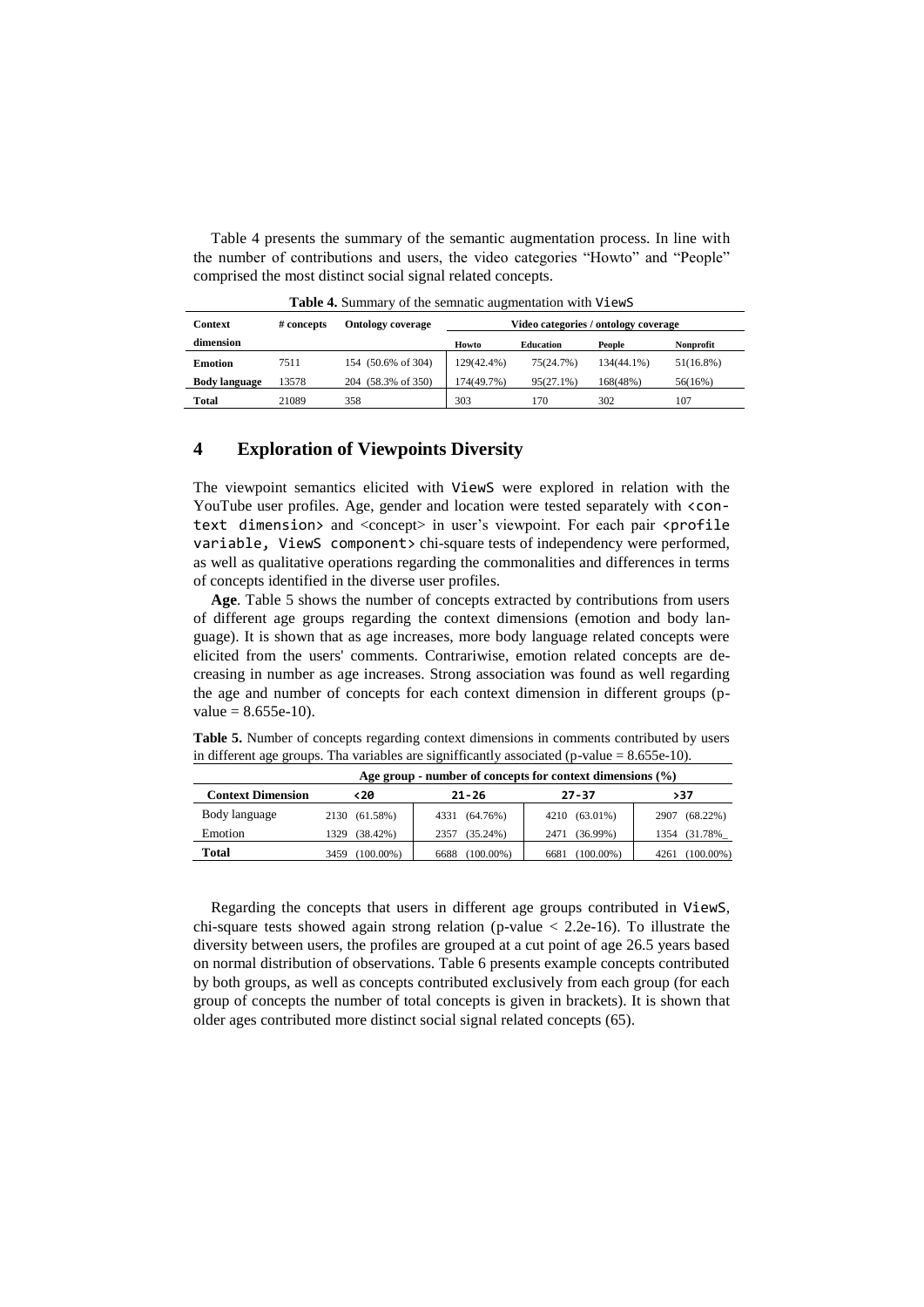Table 6. Age groups – concepts: commonality and differnece examples.

| Example concepts contributed by age groups A: $\langle 26.5 \text{ and } B: \rangle$ 26.5 |        |                                    |                                 |                                   |  |  |
|-------------------------------------------------------------------------------------------|--------|------------------------------------|---------------------------------|-----------------------------------|--|--|
| Only in group $B(65)$<br>Common (239)<br>Only in group A (39)                             |        |                                    |                                 |                                   |  |  |
| panic,                                                                                    | shock. | scare.                             | bad-temper, insecurity, running | distress, head nodding,<br>cross- |  |  |
| hands through hair, sarcasm<br>handshake                                                  |        | ing_legs, finger pointing a person |                                 |                                   |  |  |

**Gender**. Table 7 shows the number of concepts regarding context dimensions extracted by contributions from users of different gender. It is shown that male users provide proportionally more body language related concepts than female users. Contrariwise, female users focused more on emotion than male users. Gender and number of concepts regarding context dimensions were found significantly associated (p $value = 2.627e-10.$ 

**Table 7.** Number of concepts regarding context dimensions in comments contributed by users of different gender. Tha variables are signifficantly associated (p-value = 2.627e-10).

|                          | Gender - number of concepts for context dimensions $(\% )$ |              |       |              |
|--------------------------|------------------------------------------------------------|--------------|-------|--------------|
| <b>Context dimension</b> | Female                                                     |              | Male  |              |
| Body language            | 5407                                                       | $(61.90\%)$  | 8171  | $(66.14\%)$  |
| Emotion                  | 3328                                                       | (38.10%)     | 4183  | $(33.86\%)$  |
| Total                    | 8735                                                       | $(100.00\%)$ | 12354 | $(100.00\%)$ |

Table 8 presents example concepts that were commonly annotated with ViewS in comments from male and female users, as well as examples of exclusive concepts by each group. Strong association was also shown between gender and contributed concepts (p-value < 2.2e-16). It is observed that male users' contributions were annotated with more distinct concepts than female users' (72 for male and 24 for female).

**Table 8.** Gender – concepts: commonality and differnece examples.

| Example concepts contributed by gender     |                                                  |                                                     |  |  |
|--------------------------------------------|--------------------------------------------------|-----------------------------------------------------|--|--|
| Common $(247)$<br>Only by females (24)     |                                                  | Only by males (72)                                  |  |  |
| gum, interest, anxiousness, eye<br>contact | crossed arm, antagonism,<br>liking, looking left | threat, faked smile, eyebrow<br>raising, impatience |  |  |

**Location**. The number of statements regarding context dimensions in users' contributions, was also found dependent to the users' location  $(p$ -value  $\langle 2.2e-16 \rangle$ . Strong dependency was also found for the specific concepts that were extracted with ViewS (p-value  $\langle$  2.267e-10). To illustrate the diversity according to users' location, two groups have been selected: individuals from US and from GB. To balance the output to the number of individuals, a random sample was selected form users located in US adjusted for the number of users located in GB. Table 9 shows the number of concepts regarding the context dimensions in users' contributions. Users located in GB provided proportionally more on emotion than those in US (this result stands for the whole data set, as well as for other samples generated randomly). Table 10 shows examples of concepts commonly extracted by contributions of US and GB located users, as well as exclusive concepts by each group (for the random sample).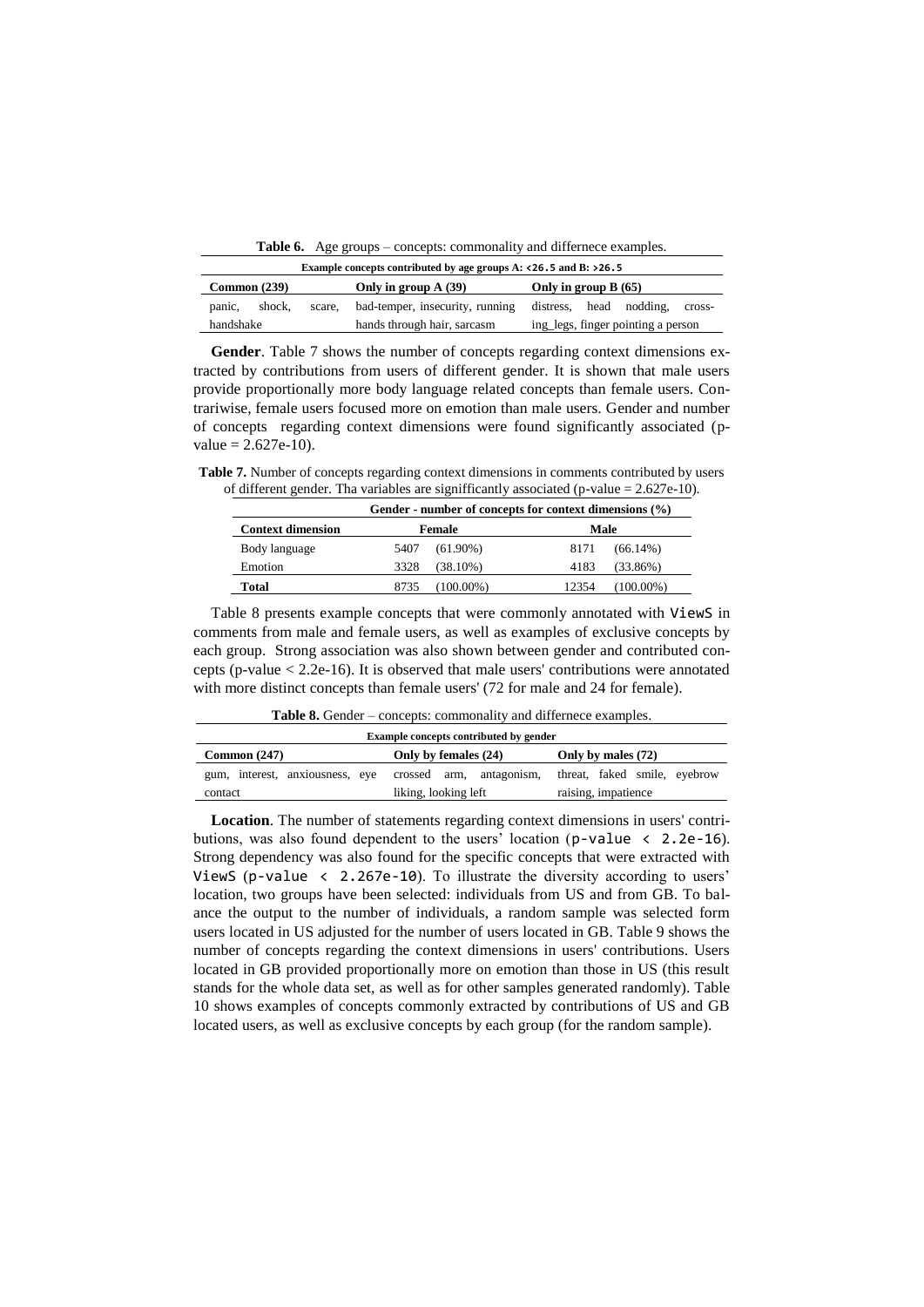**Table 9.** Number of concepts regarding context dimensions in comments contributed by users in US (adjusted sample) and GB.

| Location - number of concepts for context dimensions $(\% )$ |      |              |      |              |
|--------------------------------------------------------------|------|--------------|------|--------------|
| <b>Context dimension</b>                                     |      | US           |      | GB           |
| Body language                                                | 1246 | $(65.30\%)$  | 1195 | (62.63%)     |
| Emotion                                                      | 662  | $(34.70\%)$  | 713  | (37.37%)     |
| Total                                                        | 1908 | $(100.00\%)$ | 1908 | $(100.00\%)$ |

**Table 10.** Location – concepts: commonality and differnece examples (random sample). **Example concepts contributed by location: US(adjusted random sample) and GB**

| Example concepts contributed by location: US(adjusted random sample) and GB |                                                          |                    |  |  |
|-----------------------------------------------------------------------------|----------------------------------------------------------|--------------------|--|--|
| Common (149)                                                                | Only by US (59)<br>Only by GB $(52)$                     |                    |  |  |
| arm, mouth, shaking, anxiety                                                | gum, confusion, optimism, refusal, chin-up,<br>criticism | scare.<br>surprise |  |  |

### **5 Implications for Augmenting User Models**

We have presented a study that collects user comments from open social spaces (YouTube is used as an example), semantically augments these comments to capture social signal concepts (body language and emotion), and explores the diversity based on demographic user profiles. The study found strong dependency between user characteristics (age, gender and location) and the concepts and context dimensions in captured in the users comments.

Young users tend to notice more emotions, while older users' comments include more body language. There is a strong dependency between age and social signal concepts users mentioned, which shows that different age groups comment on different concepts. Examples have been shown of concepts mentioned by one age group but not mentioned by another. Splitting users into two groups (using the cut-off point 26.5 of the normal distribution), we have found that the group with the older users mentioned more distinct concepts.

Similarly, diversity was observed based on gender. Male users talk slightly more about body language than emotion, while female users talk slightly more about emotion than body language. The chi-square test has confirmed that the dependency between gender and context dimension (emotion/body language) is significant. Furthermore, male users provided more distinct concepts which were not mentioned by female users. A quick examination of the distinct concept sets for each group shows that they include both emotion and body language.

The findings show that location does not appear a very reliable parameter for examining diversity. Almost half of the users came from USA and the other most represented countries included Great Britain, Canada, Australia and India. These are mainly English speaking and there may not be much diversity regarding job interviews in these countries. Nevertheless, the chi-square analysis did show dependency between location and the social signals mentioned by users.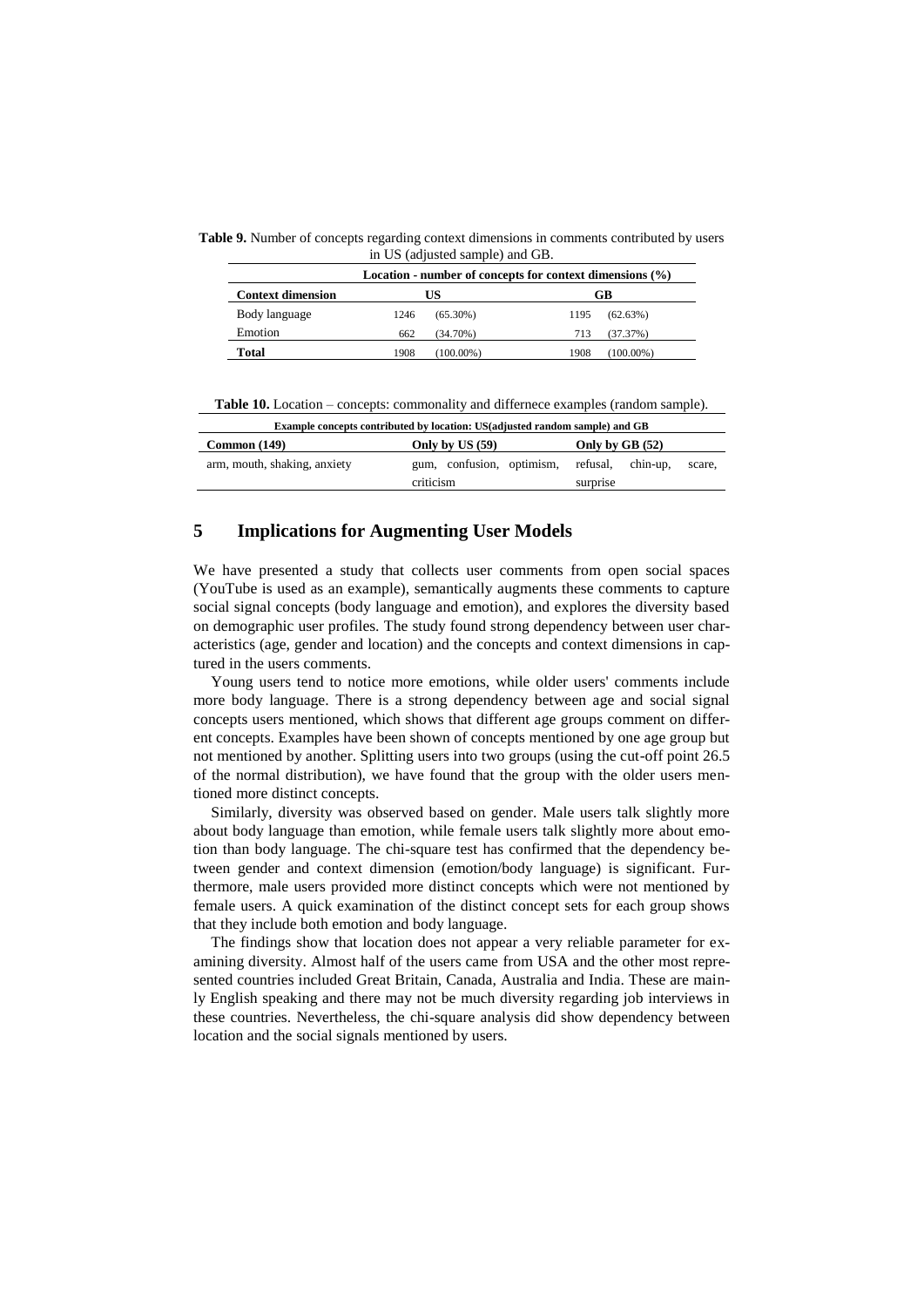Overall, the study gives a strong support to the claim that social web provides a rich space to examine the diversity of viewpoints on social signals. As an example, it will be interesting to examine this diversity for selected videos and see if different groups that watch the same video make different points. Social web provides unprecedented reach to demographic data which can be used for deriving group profiles based on the concepts mentioned in the user generated content. This can provide stereotypical knowledge that can be used to derive/augment individual user models.

The study presented in the paper provides a starting point for further investigation to examine what the diversity is and how different viewpoints relate. Having semantic augmentation allows us to semantically compare viewpoints. Further analysis is planned to examine the differences in the concept space for the groups based on age, gender or location, and to identify possible group patterns. This can then be useful for deriving group profiles (stereotypes), which can help with handling cold start in adaptive systems (e.g. learning applications promoting user awareness of social signals).

#### **Acknowledgement**

The research leading to these results has received funding from the European Union Seventh Framework Programme (FP7/2007-2013) under grant agreement no ICT 257831 (ImREAL project).

### **References**

- 1. Abel, F., Gao, Q., Houben, G.-J., Tao, K.: Analyzing User Modeling on Twitter for Personalized News Recommendations. In: Konstan, J., Conejo, R., Marzo, J., Oliver, N. (eds.) User Modeling, Adaption and Personalization, vol. 6787, pp. 1-12. Springer Berlin / Heidelberg (2011)
- 2. Wagner, C., Strohmaier, M.: The wisdom in tweetonomies: acquiring latent conceptual structures from social awareness streams. Proceedings of the 3rd International Semantic Search Workshop, pp. 1-10. ACM, Raleigh, North Carolina (2010)
- 3. Rowe, M., Stankovic, M.: Aligning Tweets with Events: Automation via Semantics. Semantic Web journal (to appear), (2011)
- 4. Resnick, P.: Personalised Filters Yes; Bubbles No. Keynote. UMAP 2011 (2011)
- 5. Giunchiglia, F., Andrews, P., Trecarichi, G., Chenu-Abente, R.: Media Aggregation via Events. In: Winkler, T., Artikis, A., Kompatsiaris, Y., Mylonas, P. (eds.) Proceeding of the Workshop on Recognising and Tracking Events on the Web and in Real Life, in conjunction with the The 6th Hellenic Conference on Artificial Intelligence SETN 2010, pp. 25-39, Athens, Greece (2010)
- 6. Alonso, J.B., Havasi, C., Lieberman, H.: PerspectiveSpace: Opinion Modeling with Dimensionality Reduction. Proceedings of the 17th International Conference on User Modeling, Adaptation, and Personalization: formerly UM and AH, pp. 162-172. Springer-Verlag, Trento, Italy (2009)
- 7. Paul, M.J., Zhai, C., Girju, R.: Summarizing contrastive viewpoints in opinionated text. Proceedings of the 2010 Conference on Empirical Methods in Natural Language Processing, pp. 66-76. Association for Computational Linguistics, Cambridge, Massachusetts (2010)